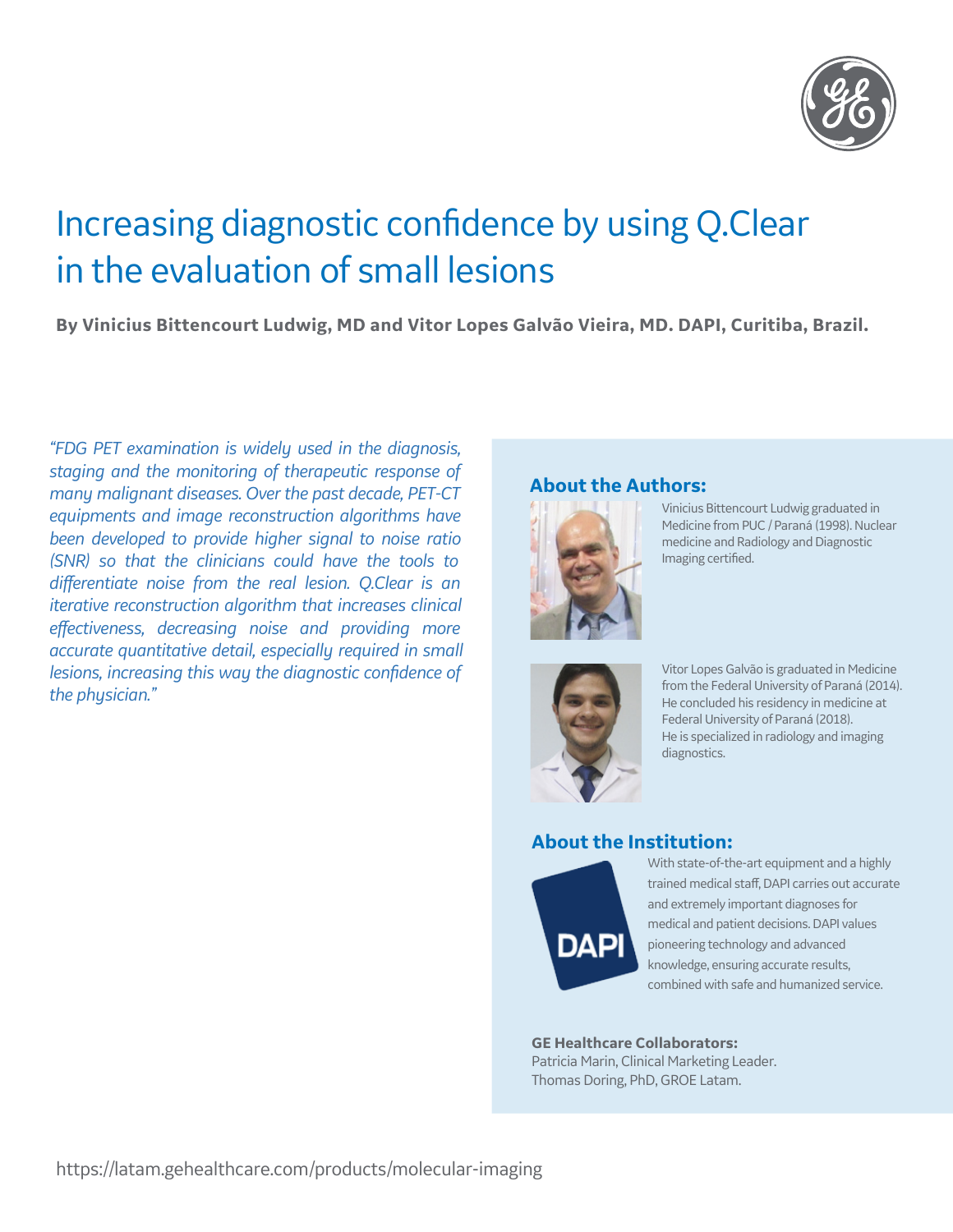### **Introduction**

FDG PET/CT is widely used in the diagnosis, staging, and therapeutic response monitoring of several malignant diseases. Tumor spread to other organs or lymph nodes is very common in different types of cancer, and it is crucial to detect and identify them.

With an increased interest in clinical quantitative PET imaging, there is an increased clinical interest in assuring the most accurate standard uptake values (SUV). SUVs are commonly utilized to gauge the success, or failure, of oncology treatments. The SUV's accuracy dependents on the signal do noise ratio (SNR), which is primarily affected by the detectors´ sensitivity although image reconstruction algorithms may also play an important role.

Ordered Subset Expectation Maximization (OSEM) method is one of the most used PET/CT iterative reconstruction algorithms. However, by using this method, the noise in the image with each iterative cycle is increasing, and the algorithm ends after a small number of iterations, with the result that the images contain relatively high noise.

**Q.Clear** is a Bayesian penalized likelihood reconstruction algorithm which has shown an improvement in lesion detectability and quantitation compared to conventional imaging methods<sup>1</sup>. The main reason is due to the power to provides a fully convergent PET image reconstruction technique, allowing physicians to achieve excellent image quality with lower signal to noise ratios at lower radiation doses and shorter acquisition times.

In addition to the Q.Clear algorithm, the GE Lightburst Digital Detector brings more stability, reliability and robustness in its Discovery MI configuration².

## **Clinical Case**

## **Patient History**

Female patient, 48 years old, treated for breast neoplasia and rectal melanoma.

## **Acquisition**

The patient underwent digital PET CT examination (**Discovery MI, GE Healthcare, Waukesha, USA**), for evolutionary control examination and initial post-treatment evaluation. Images were acquired after 60min of a FDG-18 190MBq injection, 1min per bed position.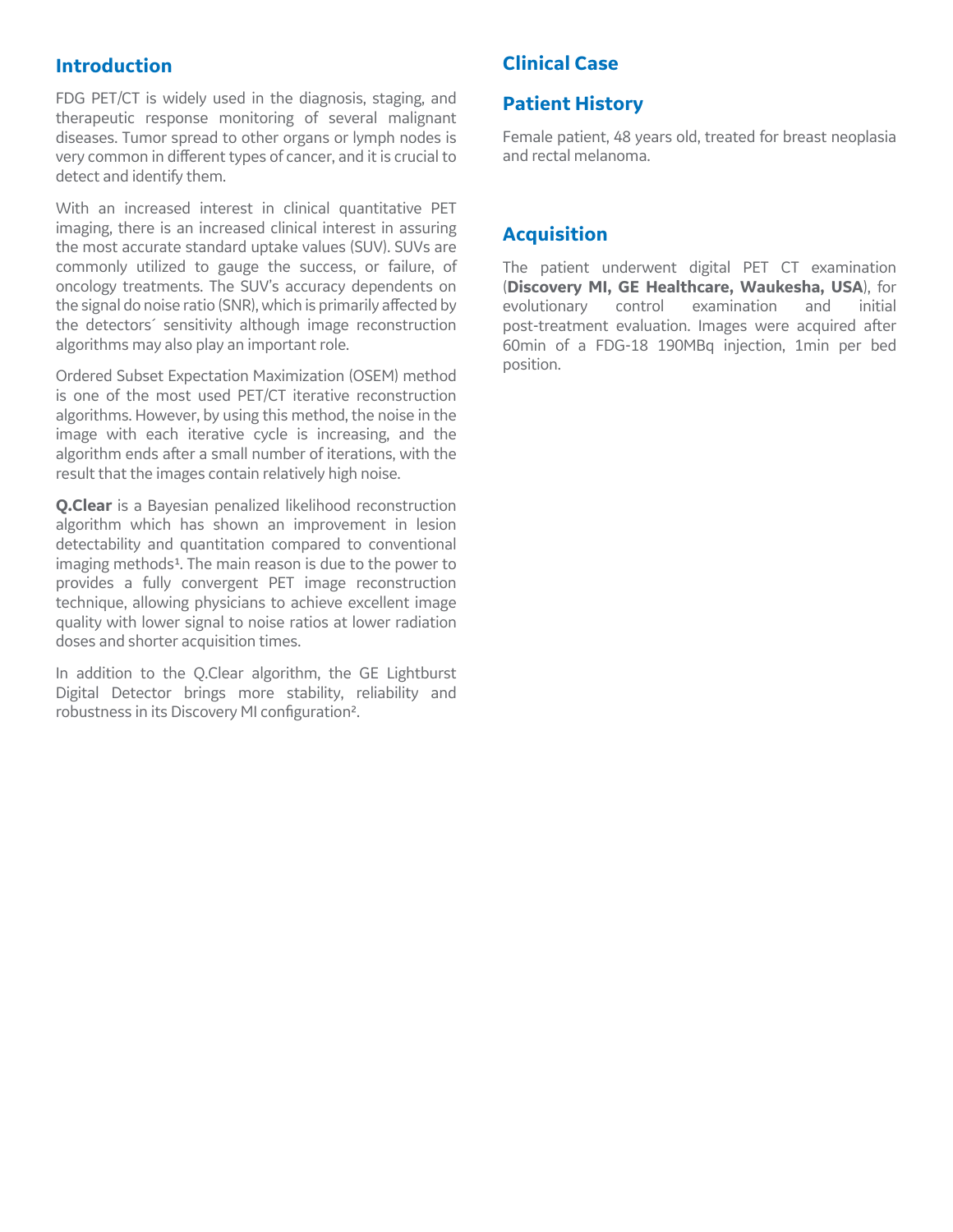## **Image Findings**



**Figure 1. A:** Images acquired in a DMI 4R – Digital system with Q.Clear reconstruction. **B:** Images acquired in a standard analogic system. As shown by the white arrow, the **combination of Q.Clear and digital detector improved the lesion detectability** in the right supraclavicular lymph node.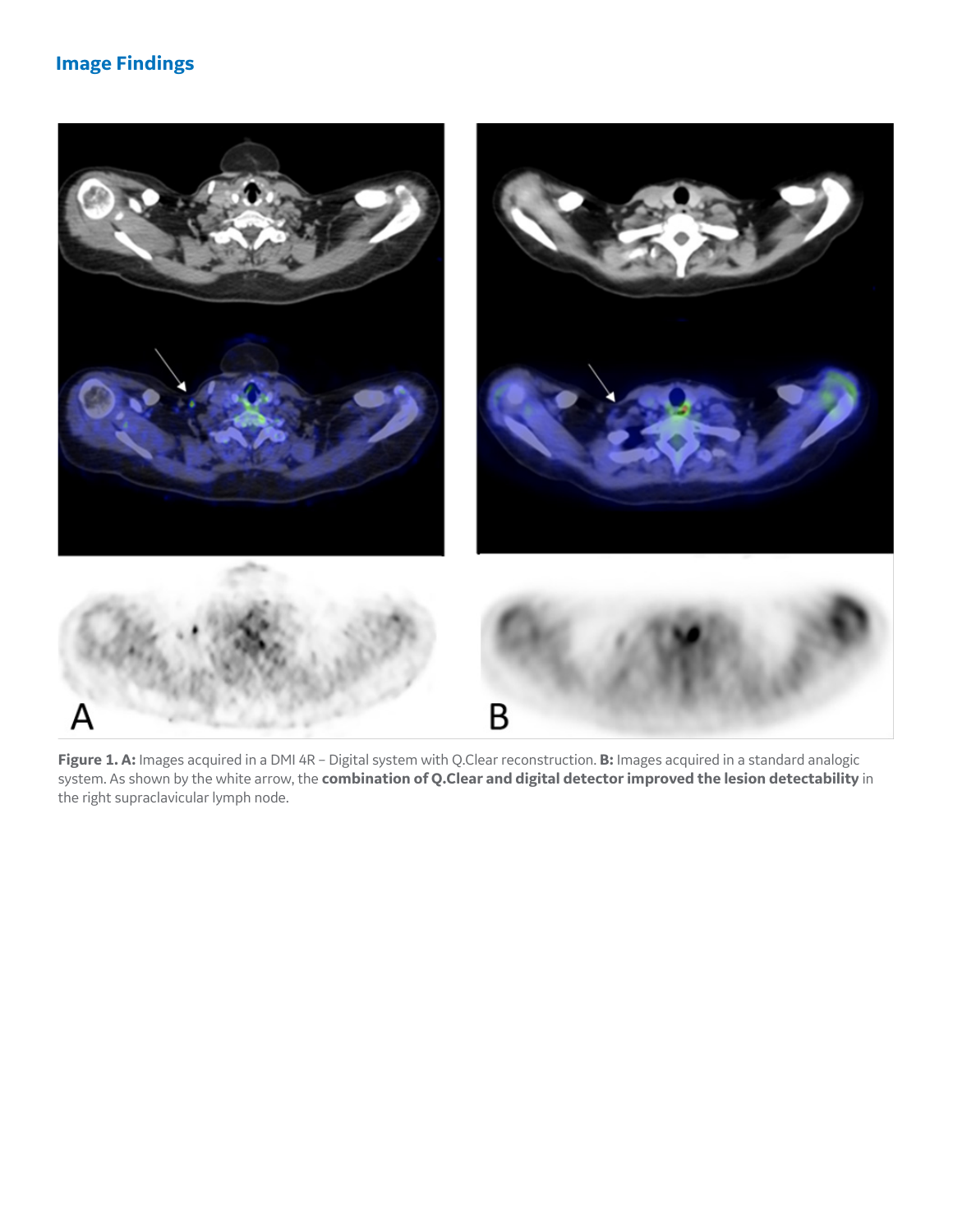

**Figure 2. A.** OSEM + Q. Clear recon image provided by digital PET, **B:** OSEM recon image provided by digital PET, **C:** Analogic PET image. **OSEM and Q.CLear reconstruction provided a more accurate SUV than OSEM recon alone or analogic PET acquisition.**

#### **Discussion**

By using the digital PET system combined with Q.Clear, a better delineation of hypermetabolism in the supraclavicular lymph node was possible through the follow up examination. It was also possible to better characterize hyper vascular hepatic lesions suspected to be melanoma metastasis, which are better characterized on tomographic images in the arterial phase (images not showed in this article).

Previous analogic PET examination did not detect the right supraclavicular lymph node, demonstrating the importance of digital technology combined with Q.Clear to increase diagnostic confidence. This has also a direct impact on the referring physician and the patient, as this brings security in making decision regarding the correct treatment options.

## **Clinical Key points**

• **The combination of a Digital PET detector, with its increased sensitivity, and Q.Clear reconstruction algorithm signicantly increases detectability of small lesions.**

## **Technical Highlight Lightburst detector**

The development of the Lightburst Digital Detector encompasses an array of design considerations that deliver the sensitivity, resolution, image quality, reliability and clinical confidence that clinicians need to detect diseases at an early stage when treatment may be most effective. Most importantly, the Lightburst Digital Detector is positively is impacting positively clinical excellence by enabling visualization of small lesions, fast scan times and lower dose as well as propelling new research opportunities with novel tracers for detecting and monitoring disease<sup>3</sup>. .

#### **References**

- *1. PET Quantication and Standardization: Addressing SUV*  Accuracy for Patient-specific Therapy. Paul Kinahan. White *Paper GE Healthcare Clarity. 2013. Link:*
- *https://www.intalere.com/Portals/4/Documents/Addressing-S* UV-Accuracy-for-Patient-specific-Therapy.pdf
- *2. Q.Clear. Steve Ross. GE Healthcare White Paper. 2014 link:*
- *https://www.gehealthcare.com/-/media/739d885baa59485a aef5ac0e0eeb44a4.pdf*
- *3. Light Burst Digital Detector. GE Healthcare White Paper. 2017 link:*
- *https://static1.squarespace.com/static/5a25ac3c914e6b61f6 b983d8/t/5a31f8a8ec212deac346e90d/1513224366471/L DD\_whitepaper\_Final+JB50594XX.pdf*